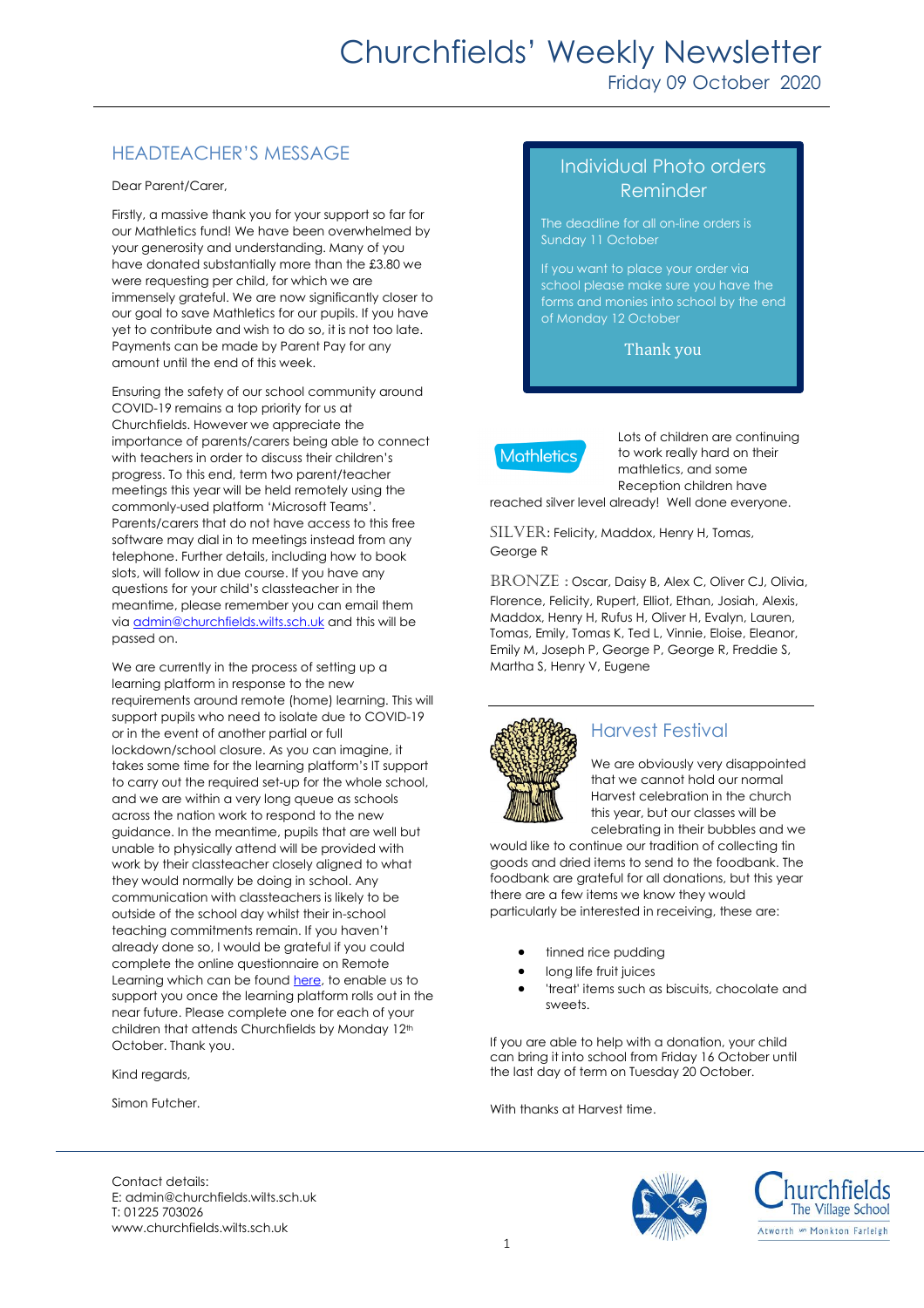### Kestrel Engineers

Kestrels enjoyed making model aqueducts after researching these great feats of Roman engineering. A great opportunity to showcase teamwork and develop DT skills.



## Kingfisher Class

Well, what another exciting week in Kingfisher class. We have been testing materials to see which make the best waterproof roof for a big top, we have been engineers and have designed and made bridges for Mr Benn as well as exploring how Circuses have changed over the years, we have even enjoyed circus yoga! It has been another busy and productive week in the class however, it would appear that we have also been really busy experimenting and making at home too! Check these photos out. You really do impress me Kingfishers!!!





Contact details: E: admin@churchfields.wilts.sch.uk T: 01225 703026 www.churchfields.wilts.sch.uk